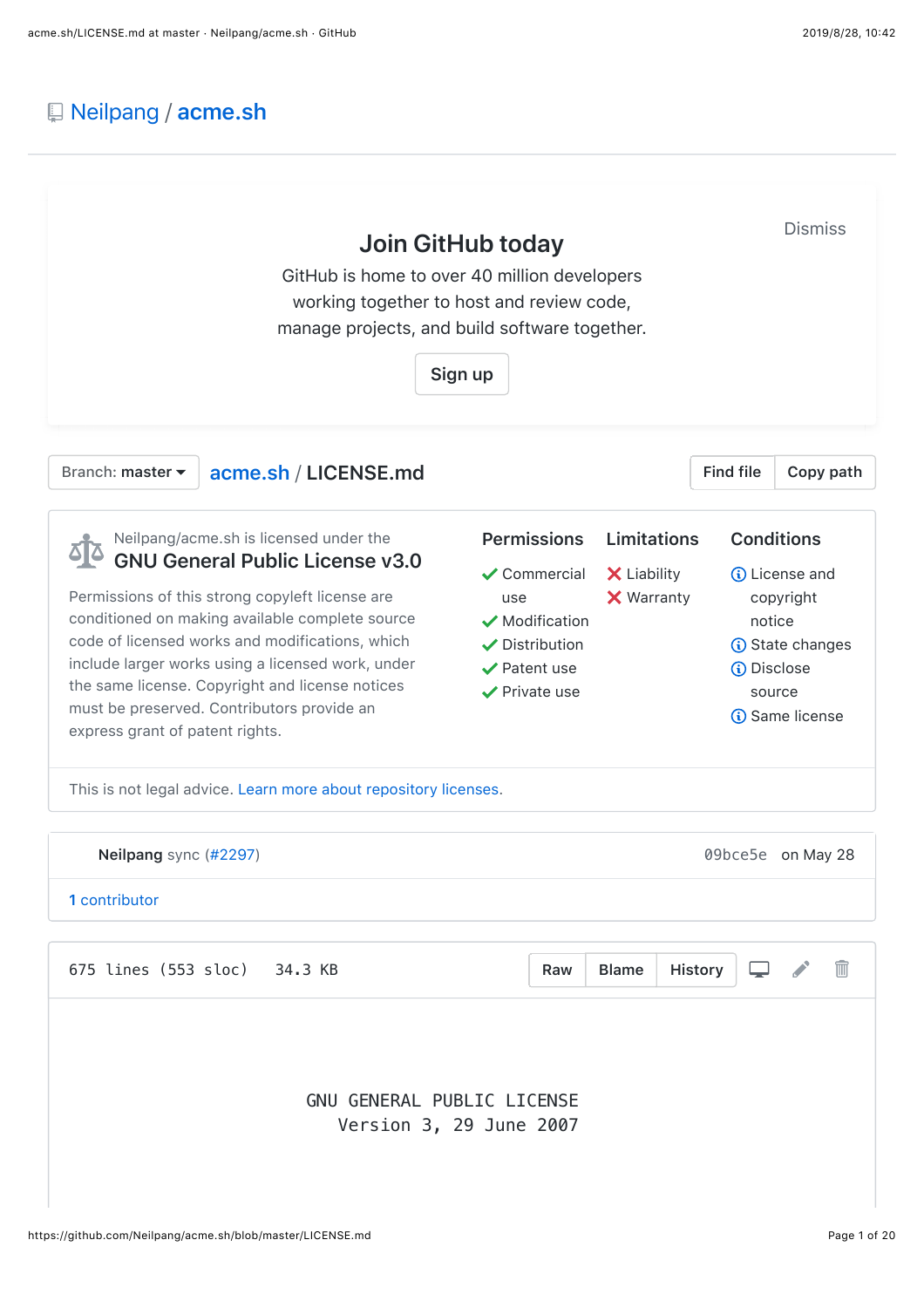Copyright (C) 2007 Free Software Foundation, Inc.<https://fsf.org/> Everyone is permitted to copy and distribute verbatim copies of this license document, but changing it is not allowed.

Preamble

The GNU General Public License is a free, copyleft license for software and other kinds of works.

The licenses for most software and other practical works are designed to take away your freedom to share and change the works. By contrast, the GNU General Public License is intended to guarantee your freedom to share and change all versions of a program--to make sure it remains free software for all its users. We, the Free Software Foundation, use the GNU General Public License for most of our software; it applies also to any other work released this way by its authors. You can apply it to your programs, too.

When we speak of free software, we are referring to freedom, not price. Our General Public Licenses are designed to make sure that you have the freedom to distribute copies of free software (and charge for them if you wish), that you receive source code or can get it if you want it, that you can change the software or use pieces of it in new free programs, and that you know you can do these things.

To protect your rights, we need to prevent others from denying you these rights or asking you to surrender the rights. Therefore, you have certain responsibilities if you distribute copies of the software, or if you modify it: responsibilities to respect the freedom of others.

For example, if you distribute copies of such a program, whether gratis or for a fee, you must pass on to the recipients the same freedoms that you received. You must make sure that they, too, receive or can get the source code. And you must show them these terms so they know their rights.

Developers that use the GNU GPL protect your rights with two steps: (1) assert copyright on the software, and (2) offer you this License giving you legal permission to copy, distribute and/or modify it.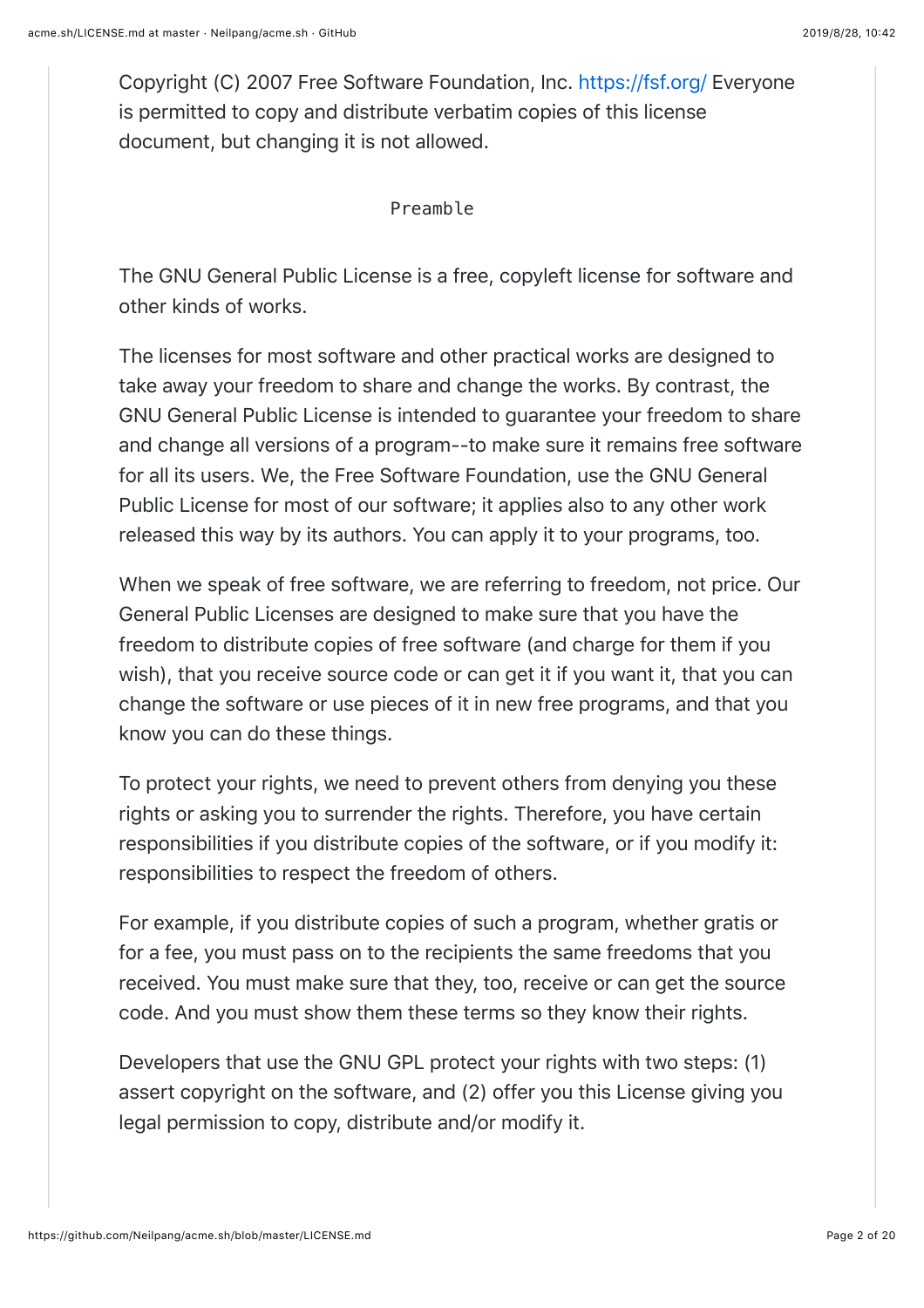For the developers' and authors' protection, the GPL clearly explains that there is no warranty for this free software. For both users' and authors' sake, the GPL requires that modified versions be marked as changed, so that their problems will not be attributed erroneously to authors of previous versions.

Some devices are designed to deny users access to install or run modified versions of the software inside them, although the manufacturer can do so. This is fundamentally incompatible with the aim of protecting users' freedom to change the software. The systematic pattern of such abuse occurs in the area of products for individuals to use, which is precisely where it is most unacceptable. Therefore, we have designed this version of the GPL to prohibit the practice for those products. If such problems arise substantially in other domains, we stand ready to extend this provision to those domains in future versions of the GPL, as needed to protect the freedom of users.

Finally, every program is threatened constantly by software patents. States should not allow patents to restrict development and use of software on general-purpose computers, but in those that do, we wish to avoid the special danger that patents applied to a free program could make it effectively proprietary. To prevent this, the GPL assures that patents cannot be used to render the program non-free.

The precise terms and conditions for copying, distribution and modification follow.

### TERMS AND CONDITIONS

## 0. Definitions.

"This License" refers to version 3 of the GNU General Public License.

"Copyright" also means copyright-like laws that apply to other kinds of works, such as semiconductor masks.

"The Program" refers to any copyrightable work licensed under this License. Each licensee is addressed as "you". "Licensees" and "recipients" may be individuals or organizations.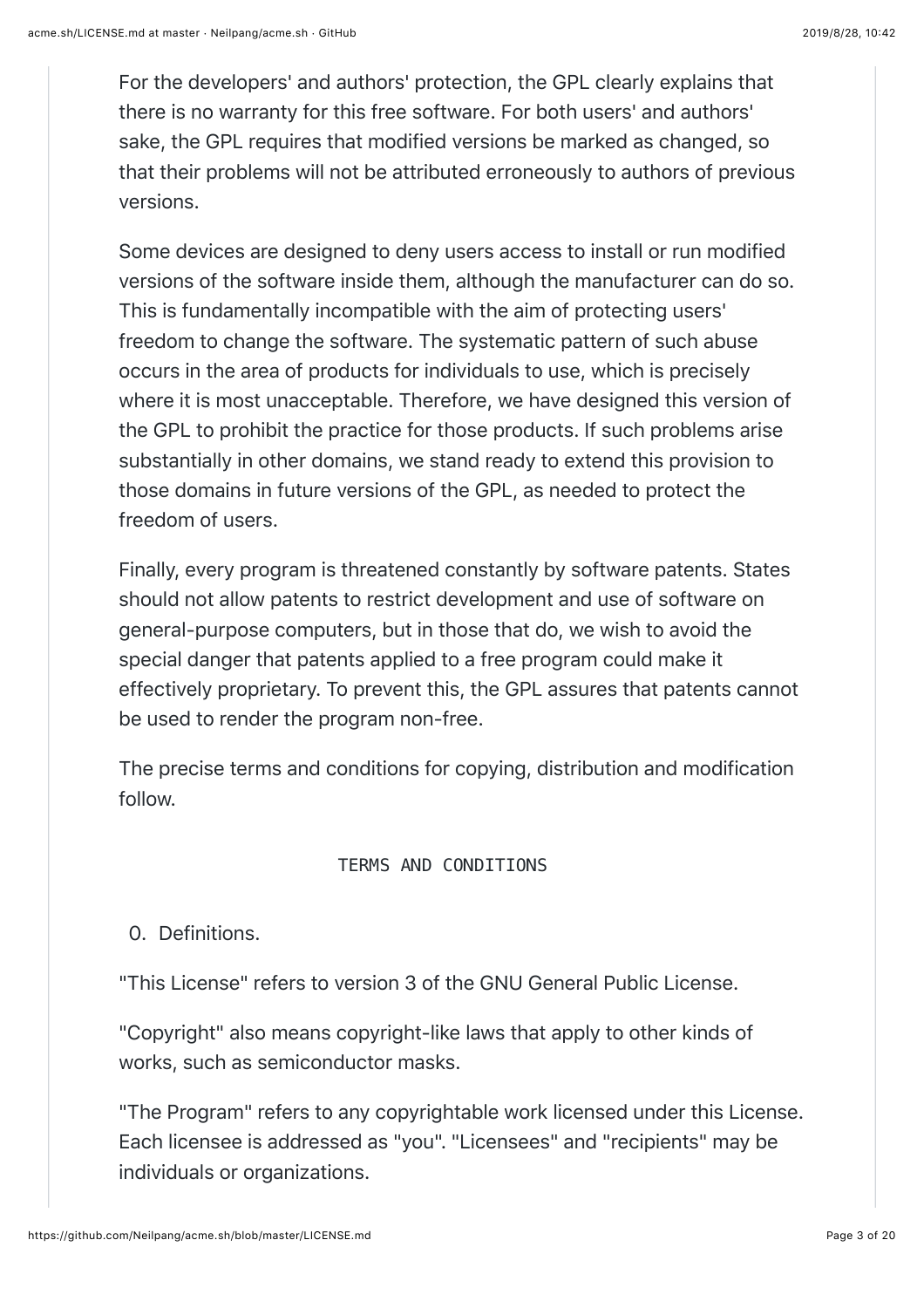To "modify" a work means to copy from or adapt all or part of the work in a fashion requiring copyright permission, other than the making of an exact copy. The resulting work is called a "modified version" of the earlier work or a work "based on" the earlier work.

A "covered work" means either the unmodified Program or a work based on the Program.

To "propagate" a work means to do anything with it that, without permission, would make you directly or secondarily liable for infringement under applicable copyright law, except executing it on a computer or modifying a private copy. Propagation includes copying, distribution (with or without modification), making available to the public, and in some countries other activities as well.

To "convey" a work means any kind of propagation that enables other parties to make or receive copies. Mere interaction with a user through a computer network, with no transfer of a copy, is not conveying.

An interactive user interface displays "Appropriate Legal Notices" to the extent that it includes a convenient and prominently visible feature that (1) displays an appropriate copyright notice, and (2) tells the user that there is no warranty for the work (except to the extent that warranties are provided), that licensees may convey the work under this License, and how to view a copy of this License. If the interface presents a list of user commands or options, such as a menu, a prominent item in the list meets this criterion.

1. Source Code.

The "source code" for a work means the preferred form of the work for making modifications to it. "Object code" means any non-source form of a work.

A "Standard Interface" means an interface that either is an official standard defined by a recognized standards body, or, in the case of interfaces specified for a particular programming language, one that is widely used among developers working in that language.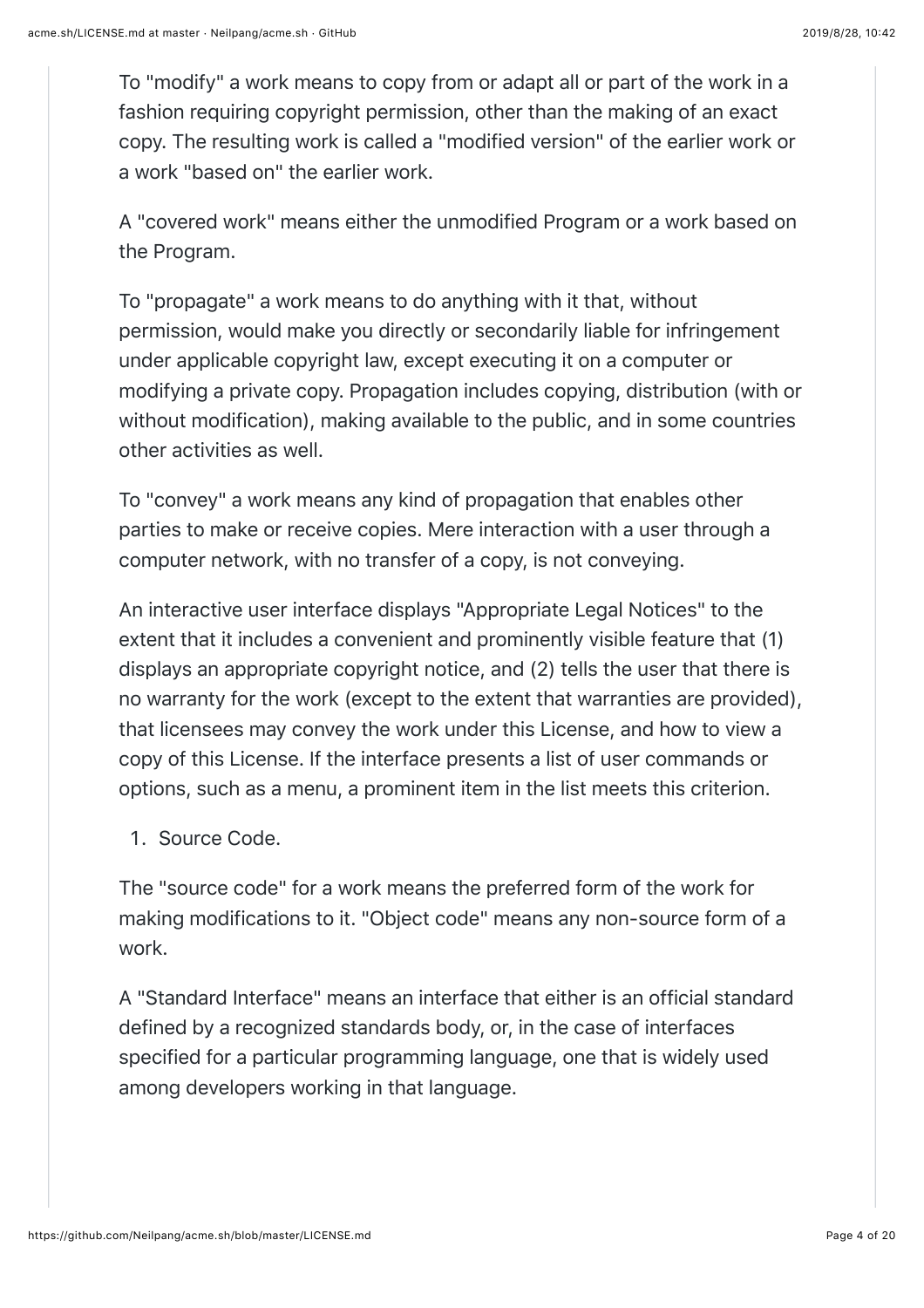The "System Libraries" of an executable work include anything, other than the work as a whole, that (a) is included in the normal form of packaging a Major Component, but which is not part of that Major Component, and (b) serves only to enable use of the work with that Major Component, or to implement a Standard Interface for which an implementation is available to the public in source code form. A "Major Component", in this context, means a major essential component (kernel, window system, and so on) of the specific operating system (if any) on which the executable work runs, or a compiler used to produce the work, or an object code interpreter used to run it.

The "Corresponding Source" for a work in object code form means all the source code needed to generate, install, and (for an executable work) run the object code and to modify the work, including scripts to control those activities. However, it does not include the work's System Libraries, or general-purpose tools or generally available free programs which are used unmodified in performing those activities but which are not part of the work. For example, Corresponding Source includes interface definition files associated with source files for the work, and the source code for shared libraries and dynamically linked subprograms that the work is specifically designed to require, such as by intimate data communication or control flow between those subprograms and other parts of the work.

The Corresponding Source need not include anything that users can regenerate automatically from other parts of the Corresponding Source.

The Corresponding Source for a work in source code form is that same work.

2. Basic Permissions.

All rights granted under this License are granted for the term of copyright on the Program, and are irrevocable provided the stated conditions are met. This License explicitly affirms your unlimited permission to run the unmodified Program. The output from running a covered work is covered by this License only if the output, given its content, constitutes a covered work. This License acknowledges your rights of fair use or other equivalent, as provided by copyright law.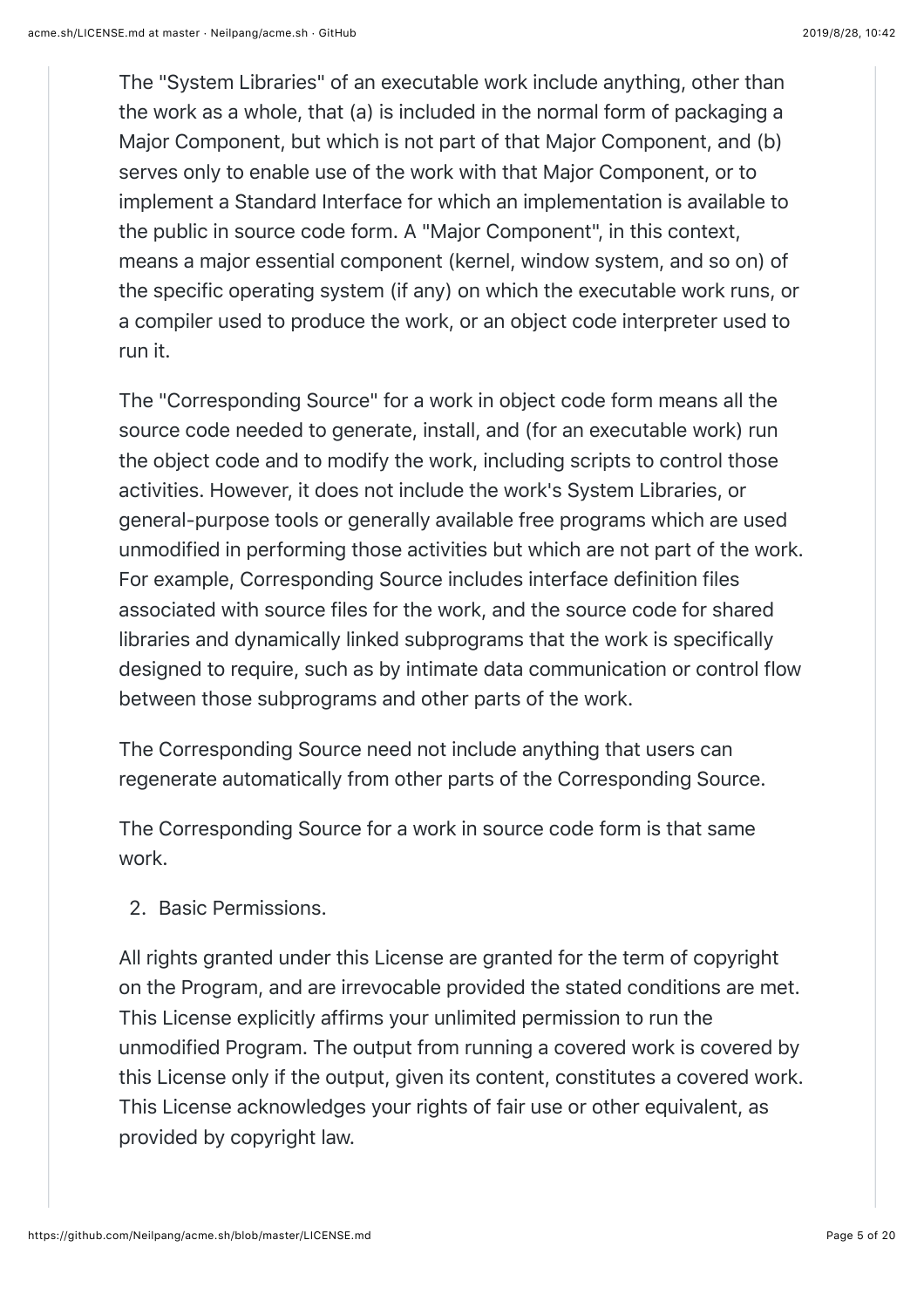You may make, run and propagate covered works that you do not convey, without conditions so long as your license otherwise remains in force. You may convey covered works to others for the sole purpose of having them make modifications exclusively for you, or provide you with facilities for running those works, provided that you comply with the terms of this License in conveying all material for which you do not control copyright. Those thus making or running the covered works for you must do so exclusively on your behalf, under your direction and control, on terms that prohibit them from making any copies of your copyrighted material outside their relationship with you.

Conveying under any other circumstances is permitted solely under the conditions stated below. Sublicensing is not allowed; section 10 makes it unnecessary.

3. Protecting Users' Legal Rights From Anti-Circumvention Law.

No covered work shall be deemed part of an effective technological measure under any applicable law fulfilling obligations under article 11 of the WIPO copyright treaty adopted on 20 December 1996, or similar laws prohibiting or restricting circumvention of such measures.

When you convey a covered work, you waive any legal power to forbid circumvention of technological measures to the extent such circumvention is effected by exercising rights under this License with respect to the covered work, and you disclaim any intention to limit operation or modification of the work as a means of enforcing, against the work's users, your or third parties' legal rights to forbid circumvention of technological measures.

4. Conveying Verbatim Copies.

You may convey verbatim copies of the Program's source code as you receive it, in any medium, provided that you conspicuously and appropriately publish on each copy an appropriate copyright notice; keep intact all notices stating that this License and any non-permissive terms added in accord with section 7 apply to the code; keep intact all notices of the absence of any warranty; and give all recipients a copy of this License along with the Program.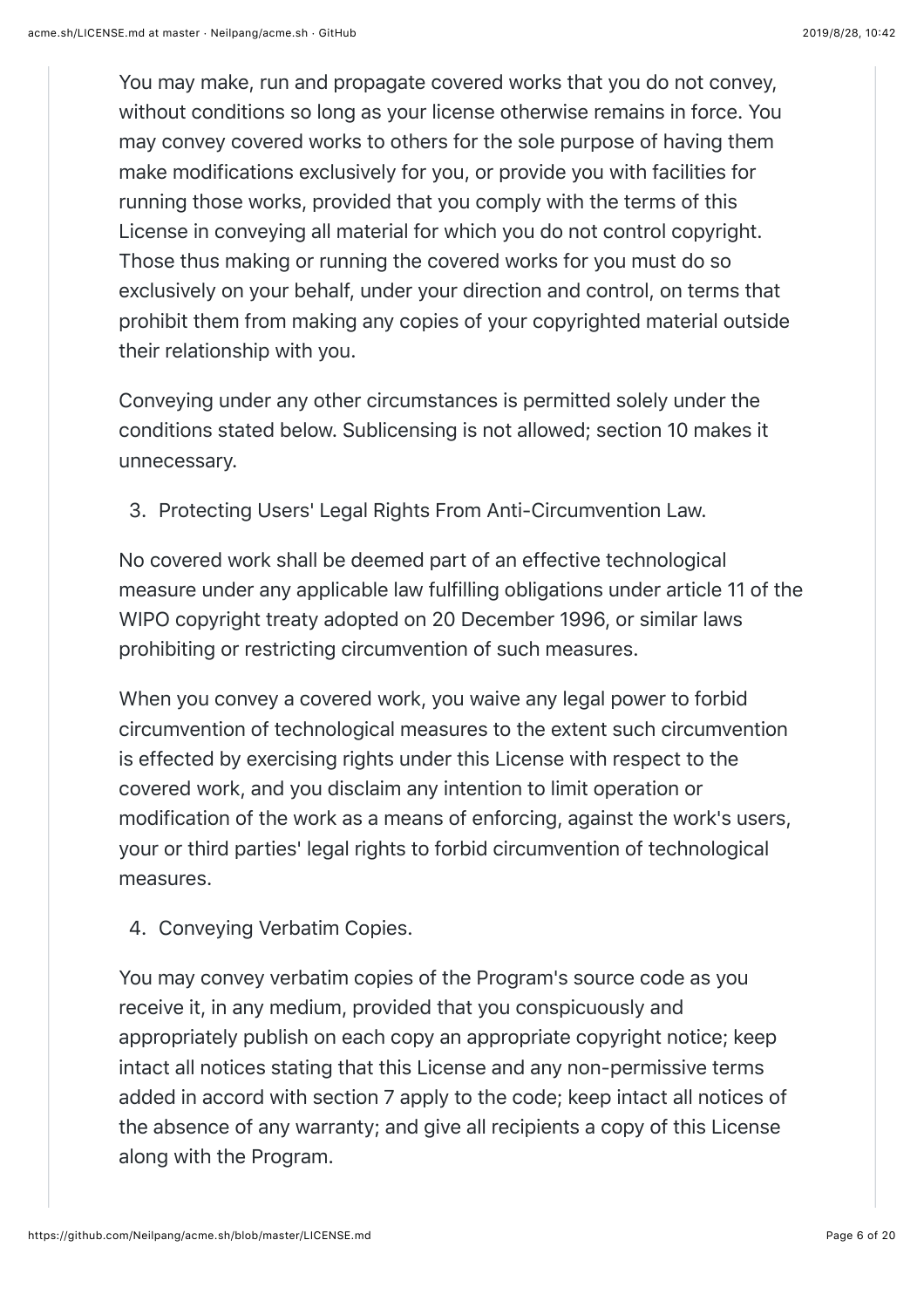You may charge any price or no price for each copy that you convey, and you may offer support or warranty protection for a fee.

5. Conveying Modified Source Versions.

You may convey a work based on the Program, or the modifications to produce it from the Program, in the form of source code under the terms of section 4, provided that you also meet all of these conditions:

a) The work must carry prominent notices stating that you modified it, and giving a relevant date. b) The work must carry prominent notices stating that it is released under this License and any conditions added under section 7. This requirement modifies the requirement in section 4 to "keep intact all notices". c) You must license the entire work, as a whole, under this License to anyone who comes into possession of a copy. This License will therefore apply, along with any applicable section 7 additional terms, to the whole of the work, and all its parts, regardless of how they are packaged. This License gives no permission to license the work in any other way, but it does not invalidate such permission if you have separately received it. d) If the work has interactive user interfaces, each must display Appropriate Legal Notices; however, if the Program has interactive

interfaces that do not display Appropriate Legal Notices, your

work need not make them do so.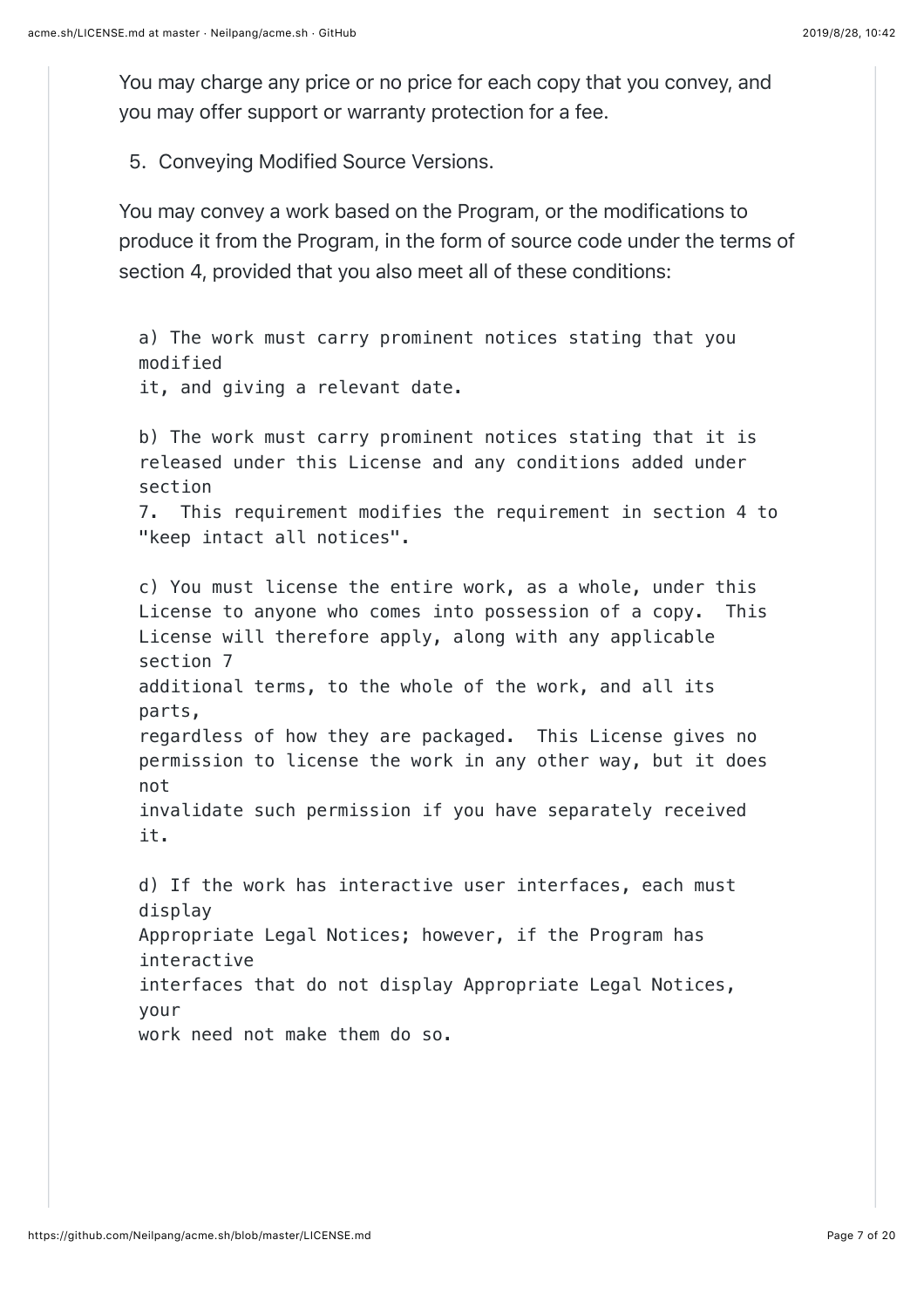A compilation of a covered work with other separate and independent works, which are not by their nature extensions of the covered work, and which are not combined with it such as to form a larger program, in or on a volume of a storage or distribution medium, is called an "aggregate" if the compilation and its resulting copyright are not used to limit the access or legal rights of the compilation's users beyond what the individual works permit. Inclusion of a covered work in an aggregate does not cause this License to apply to the other parts of the aggregate.

6. Conveying Non-Source Forms.

You may convey a covered work in object code form under the terms of sections 4 and 5, provided that you also convey the machine-readable Corresponding Source under the terms of this License, in one of these ways:

a) Convey the object code in, or embodied in, a physical product (including a physical distribution medium), accompanied by the Corresponding Source fixed on a durable physical medium customarily used for software interchange. b) Convey the object code in, or embodied in, a physical product (including a physical distribution medium), accompanied by a written offer, valid for at least three years and valid for as long as you offer spare parts or customer support for that product model, to give anyone who possesses the object code either (1) a copy of the Corresponding Source for all the software in the product that is covered by this License, on a durable physical medium customarily used for software interchange, for a price no more than your reasonable cost of physically performing this conveying of source, or (2) access to copy the Corresponding Source from a network server at no charge. c) Convey individual copies of the object code with a copy of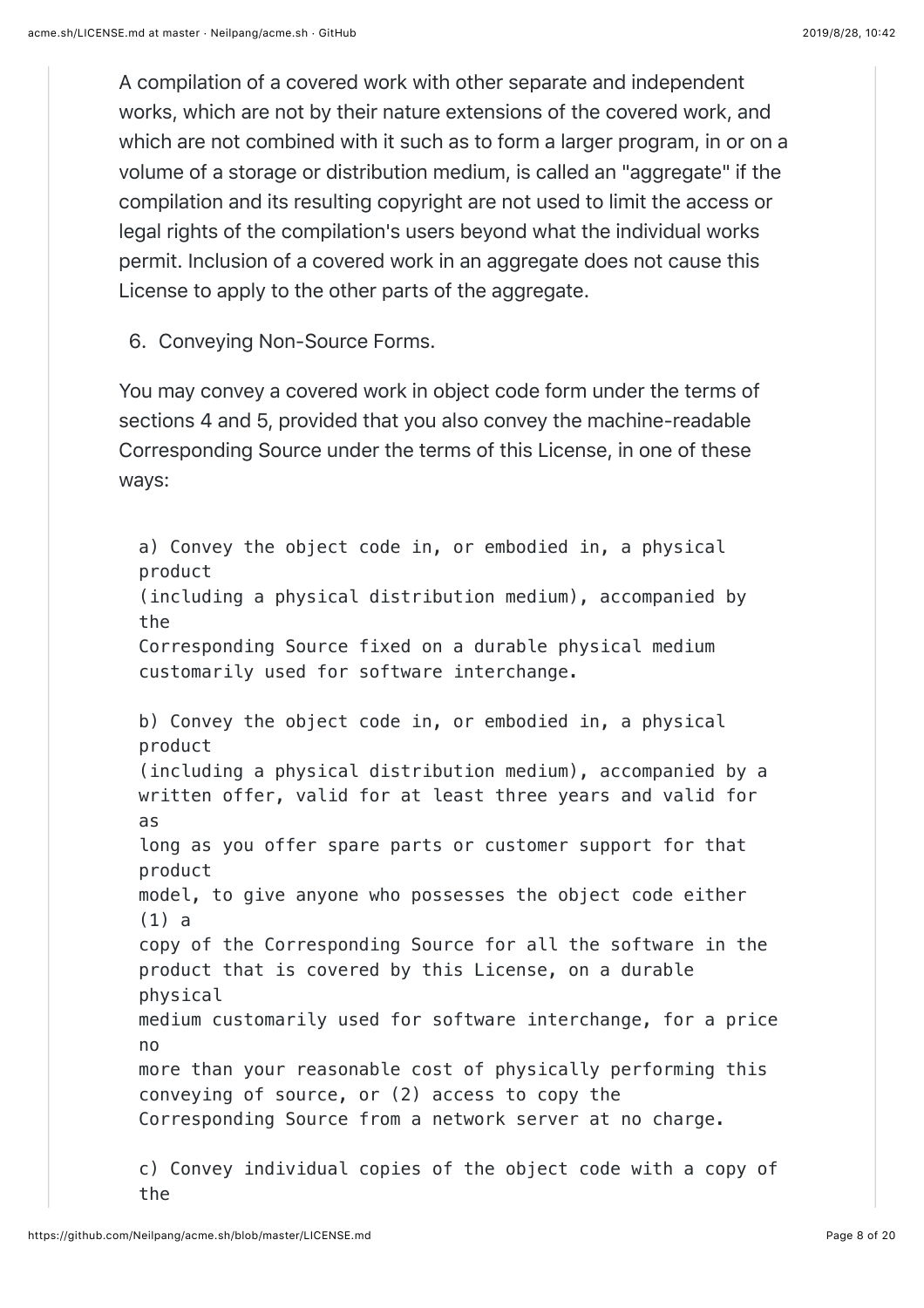written offer to provide the Corresponding Source. This alternative is allowed only occasionally and noncommercially, and only if you received the object code with such an offer, in accord with subsection 6b. d) Convey the object code by offering access from a designated place (gratis or for a charge), and offer equivalent access to the Corresponding Source in the same way through the same place at no further charge. You need not require recipients to copy the Corresponding Source along with the object code. If the place to copy the object code is a network server, the Corresponding Source may be on a different server (operated by you or a third party) that supports equivalent copying facilities, provided you maintain clear directions next to the object code saying where to find the Corresponding Source. Regardless of what server hosts the Corresponding Source, you remain obligated to ensure that it is available for as long as needed to satisfy these requirements. e) Convey the object code using peer-to-peer transmission, provided you inform other peers where the object code and Corresponding Source of the work are being offered to the general public at no charge under subsection 6d.

A separable portion of the object code, whose source code is excluded from the Corresponding Source as a System Library, need not be included in conveying the object code work.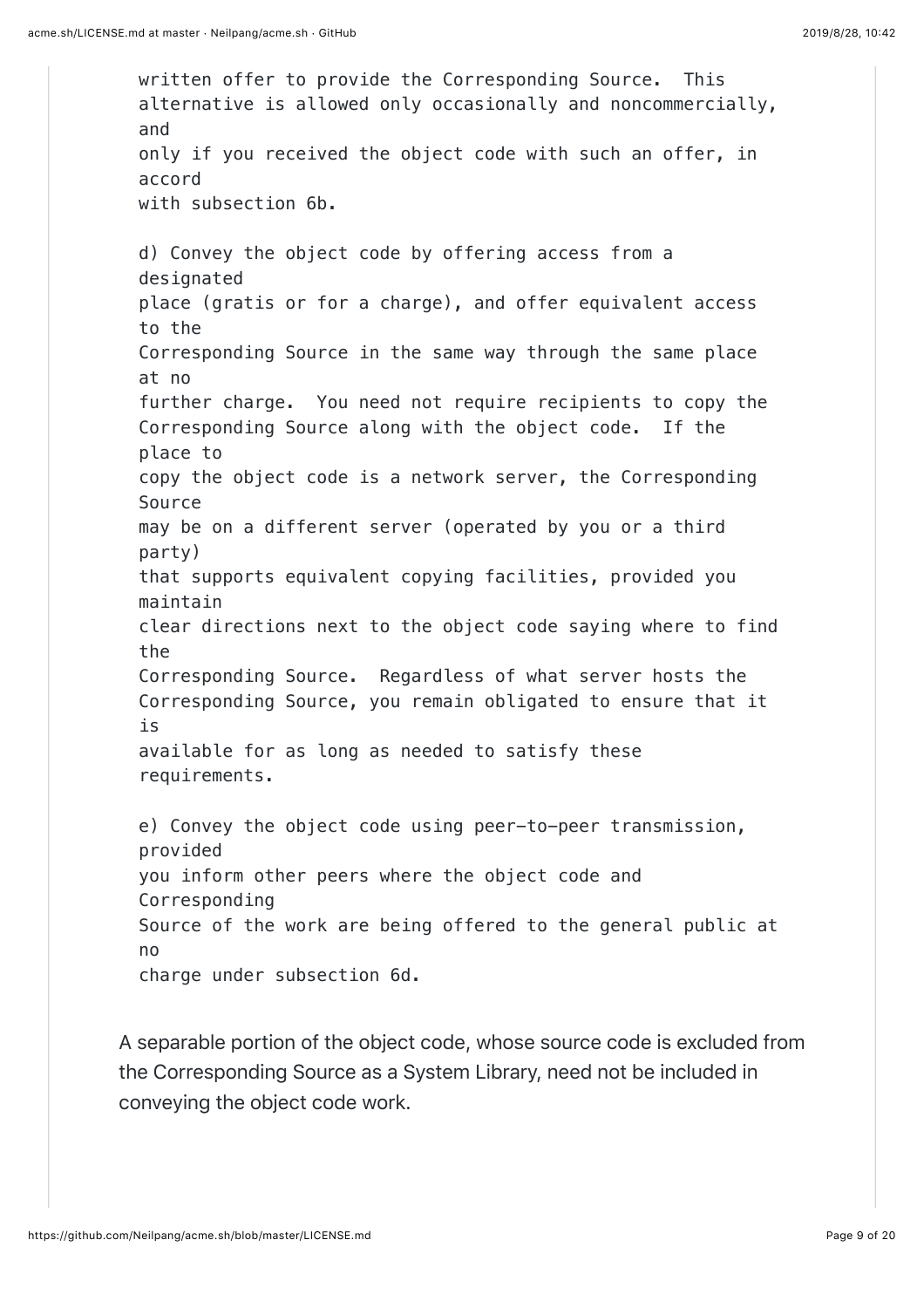A "User Product" is either (1) a "consumer product", which means any tangible personal property which is normally used for personal, family, or household purposes, or (2) anything designed or sold for incorporation into a dwelling. In determining whether a product is a consumer product, doubtful cases shall be resolved in favor of coverage. For a particular product received by a particular user, "normally used" refers to a typical or common use of that class of product, regardless of the status of the particular user or of the way in which the particular user actually uses, or expects or is expected to use, the product. A product is a consumer product regardless of whether the product has substantial commercial, industrial or non-consumer uses, unless such uses represent the only significant mode of use of the product.

"Installation Information" for a User Product means any methods, procedures, authorization keys, or other information required to install and execute modified versions of a covered work in that User Product from a modified version of its Corresponding Source. The information must suffice to ensure that the continued functioning of the modified object code is in no case prevented or interfered with solely because modification has been made.

If you convey an object code work under this section in, or with, or specifically for use in, a User Product, and the conveying occurs as part of a transaction in which the right of possession and use of the User Product is transferred to the recipient in perpetuity or for a fixed term (regardless of how the transaction is characterized), the Corresponding Source conveyed under this section must be accompanied by the Installation Information. But this requirement does not apply if neither you nor any third party retains the ability to install modified object code on the User Product (for example, the work has been installed in ROM).

The requirement to provide Installation Information does not include a requirement to continue to provide support service, warranty, or updates for a work that has been modified or installed by the recipient, or for the User Product in which it has been modified or installed. Access to a network may be denied when the modification itself materially and adversely affects the operation of the network or violates the rules and protocols for communication across the network.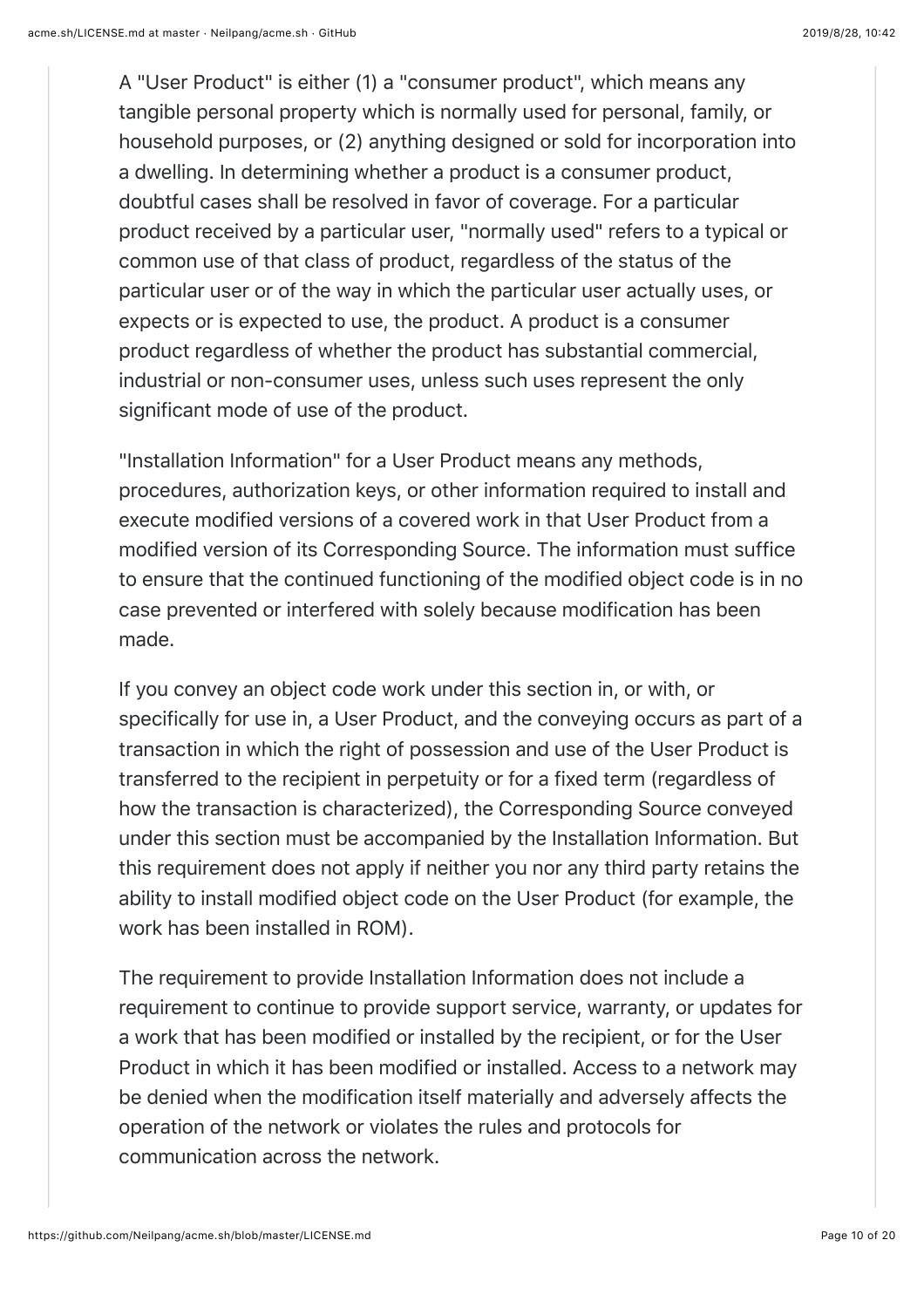Corresponding Source conveyed, and Installation Information provided, in accord with this section must be in a format that is publicly documented (and with an implementation available to the public in source code form), and must require no special password or key for unpacking, reading or copying.

7. Additional Terms.

"Additional permissions" are terms that supplement the terms of this License by making exceptions from one or more of its conditions. Additional permissions that are applicable to the entire Program shall be treated as though they were included in this License, to the extent that they are valid under applicable law. If additional permissions apply only to part of the Program, that part may be used separately under those permissions, but the entire Program remains governed by this License without regard to the additional permissions.

When you convey a copy of a covered work, you may at your option remove any additional permissions from that copy, or from any part of it. (Additional permissions may be written to require their own removal in certain cases when you modify the work.) You may place additional permissions on material, added by you to a covered work, for which you have or can give appropriate copyright permission.

Notwithstanding any other provision of this License, for material you add to a covered work, you may (if authorized by the copyright holders of that material) supplement the terms of this License with terms:

```
a) Disclaiming warranty or limiting liability differently
from the
terms of sections 15 and 16 of this License; or
b) Requiring preservation of specified reasonable legal
notices or
author attributions in that material or in the Appropriate
Legal
Notices displayed by works containing it; or
c) Prohibiting misrepresentation of the origin of that
material, or
```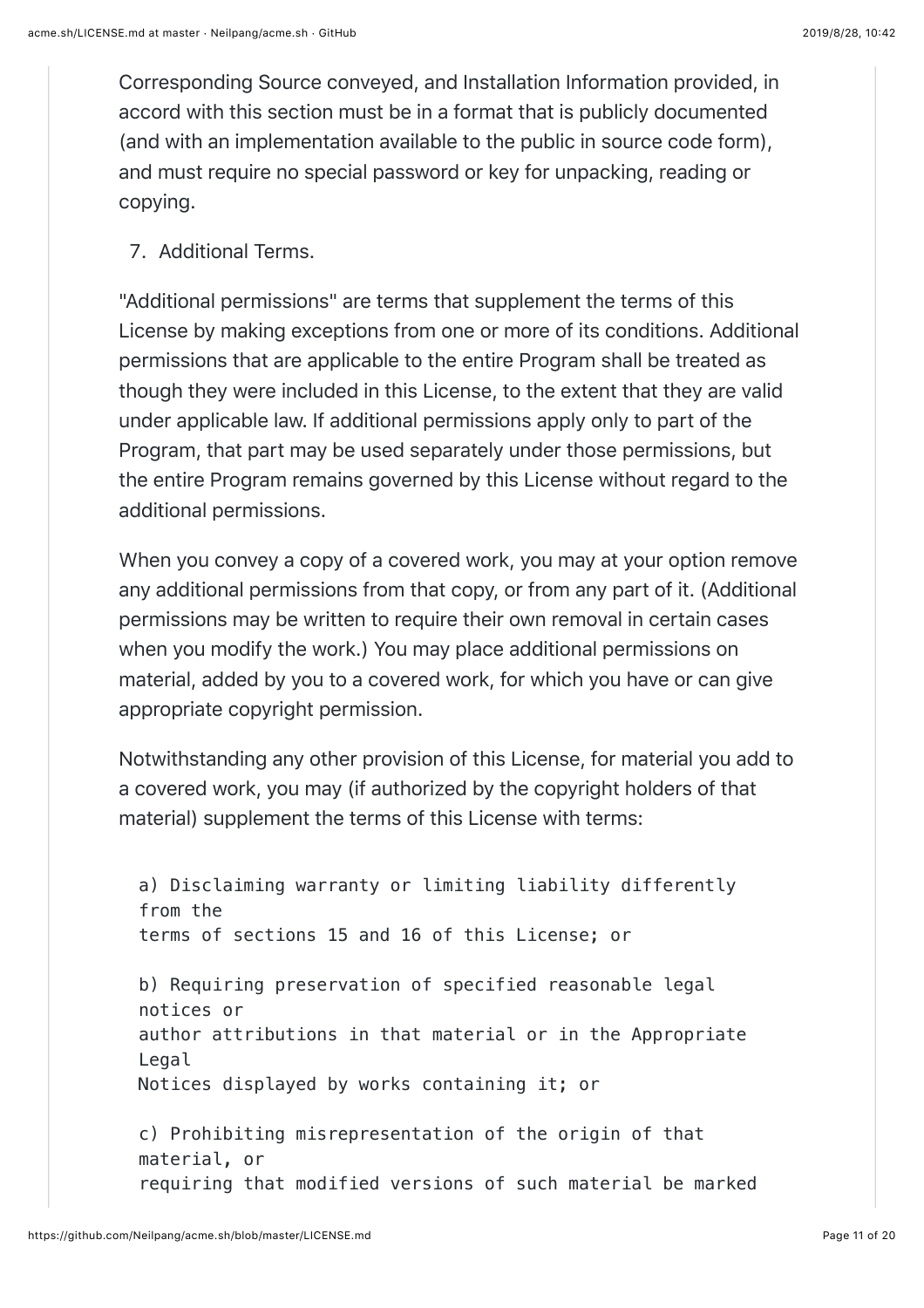in reasonable ways as different from the original version; or d) Limiting the use for publicity purposes of names of licensors or authors of the material; or e) Declining to grant rights under trademark law for use of some trade names, trademarks, or service marks; or f) Requiring indemnification of licensors and authors of that material by anyone who conveys the material (or modified versions of it) with contractual assumptions of liability to the recipient, for any liability that these contractual assumptions directly impose on those licensors and authors.

All other non-permissive additional terms are considered "further restrictions" within the meaning of section 10. If the Program as you received it, or any part of it, contains a notice stating that it is governed by this License along with a term that is a further restriction, you may remove that term. If a license document contains a further restriction but permits relicensing or conveying under this License, you may add to a covered work material governed by the terms of that license document, provided that the further restriction does not survive such relicensing or conveying.

If you add terms to a covered work in accord with this section, you must place, in the relevant source files, a statement of the additional terms that apply to those files, or a notice indicating where to find the applicable terms.

Additional terms, permissive or non-permissive, may be stated in the form of a separately written license, or stated as exceptions; the above requirements apply either way.

8. Termination.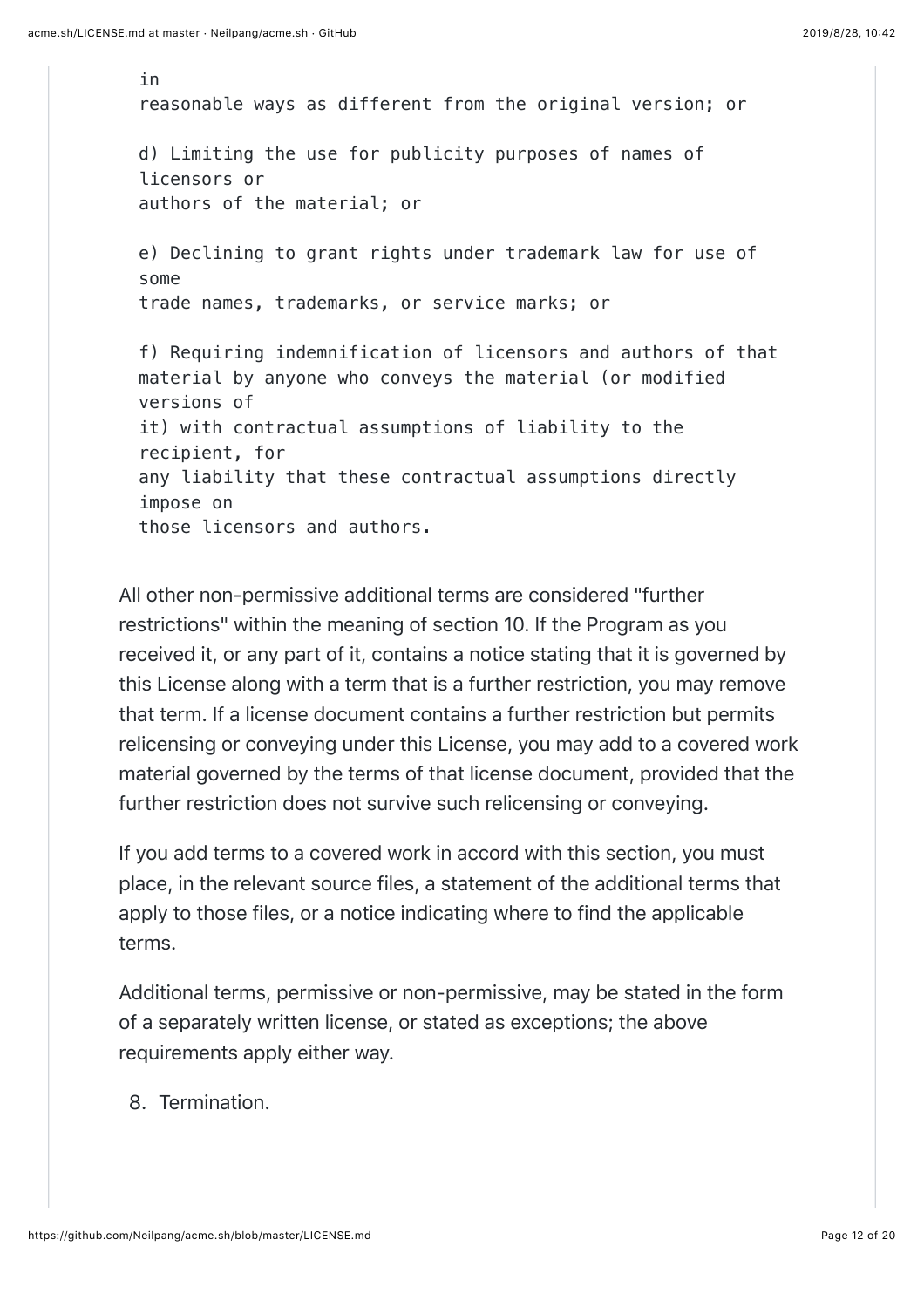You may not propagate or modify a covered work except as expressly provided under this License. Any attempt otherwise to propagate or modify it is void, and will automatically terminate your rights under this License (including any patent licenses granted under the third paragraph of section 11).

However, if you cease all violation of this License, then your license from a particular copyright holder is reinstated (a) provisionally, unless and until the copyright holder explicitly and finally terminates your license, and (b) permanently, if the copyright holder fails to notify you of the violation by some reasonable means prior to 60 days after the cessation.

Moreover, your license from a particular copyright holder is reinstated permanently if the copyright holder notifies you of the violation by some reasonable means, this is the first time you have received notice of violation of this License (for any work) from that copyright holder, and you cure the violation prior to 30 days after your receipt of the notice.

Termination of your rights under this section does not terminate the licenses of parties who have received copies or rights from you under this License. If your rights have been terminated and not permanently reinstated, you do not qualify to receive new licenses for the same material under section 10.

9. Acceptance Not Required for Having Copies.

You are not required to accept this License in order to receive or run a copy of the Program. Ancillary propagation of a covered work occurring solely as a consequence of using peer-to-peer transmission to receive a copy likewise does not require acceptance. However, nothing other than this License grants you permission to propagate or modify any covered work. These actions infringe copyright if you do not accept this License. Therefore, by modifying or propagating a covered work, you indicate your acceptance of this License to do so.

10. Automatic Licensing of Downstream Recipients.

Each time you convey a covered work, the recipient automatically receives a license from the original licensors, to run, modify and propagate that work, subject to this License. You are not responsible for enforcing compliance by third parties with this License.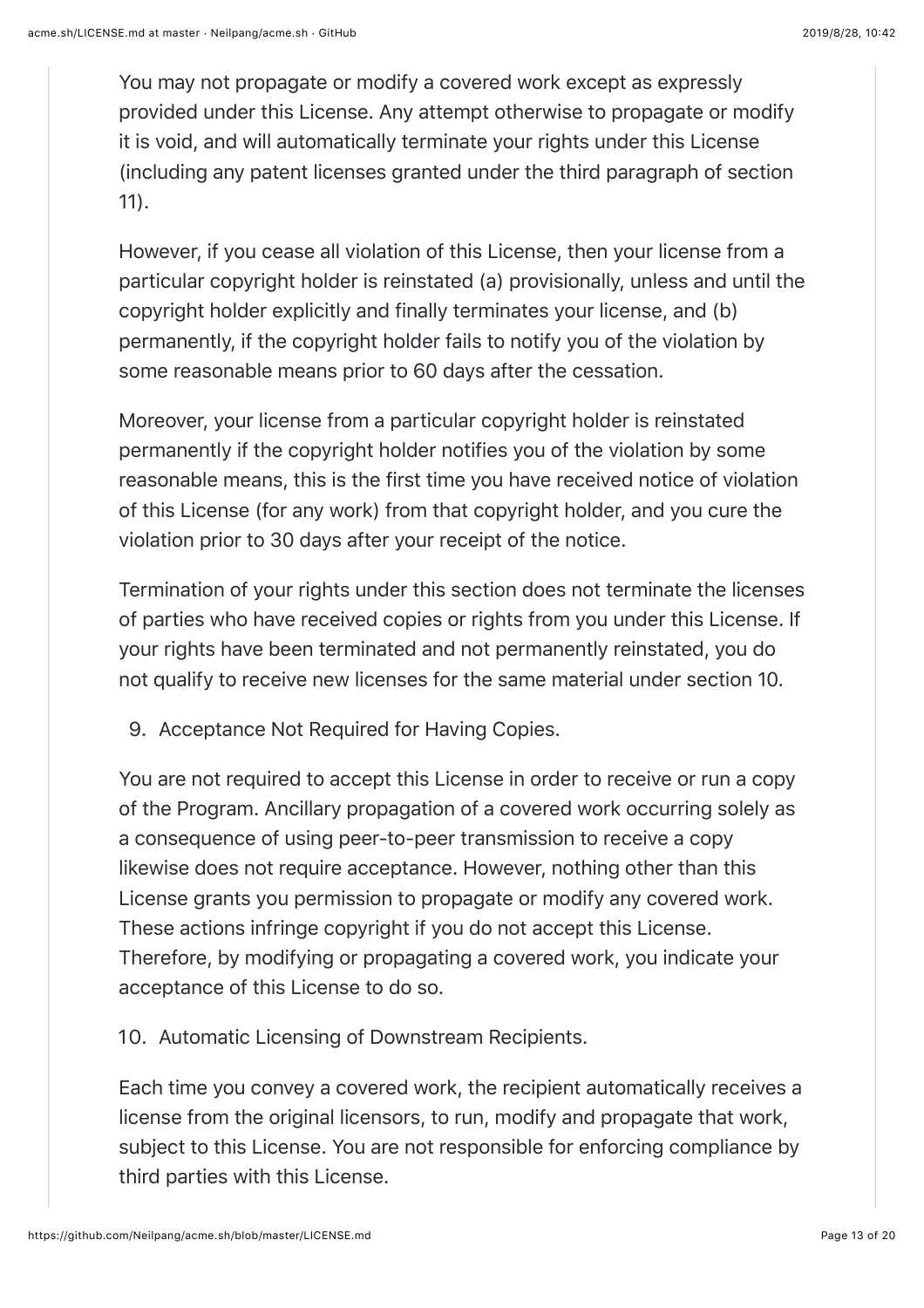An "entity transaction" is a transaction transferring control of an organization, or substantially all assets of one, or subdividing an organization, or merging organizations. If propagation of a covered work results from an entity transaction, each party to that transaction who receives a copy of the work also receives whatever licenses to the work the party's predecessor in interest had or could give under the previous paragraph, plus a right to possession of the Corresponding Source of the work from the predecessor in interest, if the predecessor has it or can get it with reasonable efforts.

You may not impose any further restrictions on the exercise of the rights granted or affirmed under this License. For example, you may not impose a license fee, royalty, or other charge for exercise of rights granted under this License, and you may not initiate litigation (including a cross-claim or counterclaim in a lawsuit) alleging that any patent claim is infringed by making, using, selling, offering for sale, or importing the Program or any portion of it.

### 11. Patents.

A "contributor" is a copyright holder who authorizes use under this License of the Program or a work on which the Program is based. The work thus licensed is called the contributor's "contributor version".

A contributor's "essential patent claims" are all patent claims owned or controlled by the contributor, whether already acquired or hereafter acquired, that would be infringed by some manner, permitted by this License, of making, using, or selling its contributor version, but do not include claims that would be infringed only as a consequence of further modification of the contributor version. For purposes of this definition, "control" includes the right to grant patent sublicenses in a manner consistent with the requirements of this License.

Each contributor grants you a non-exclusive, worldwide, royalty-free patent license under the contributor's essential patent claims, to make, use, sell, offer for sale, import and otherwise run, modify and propagate the contents of its contributor version.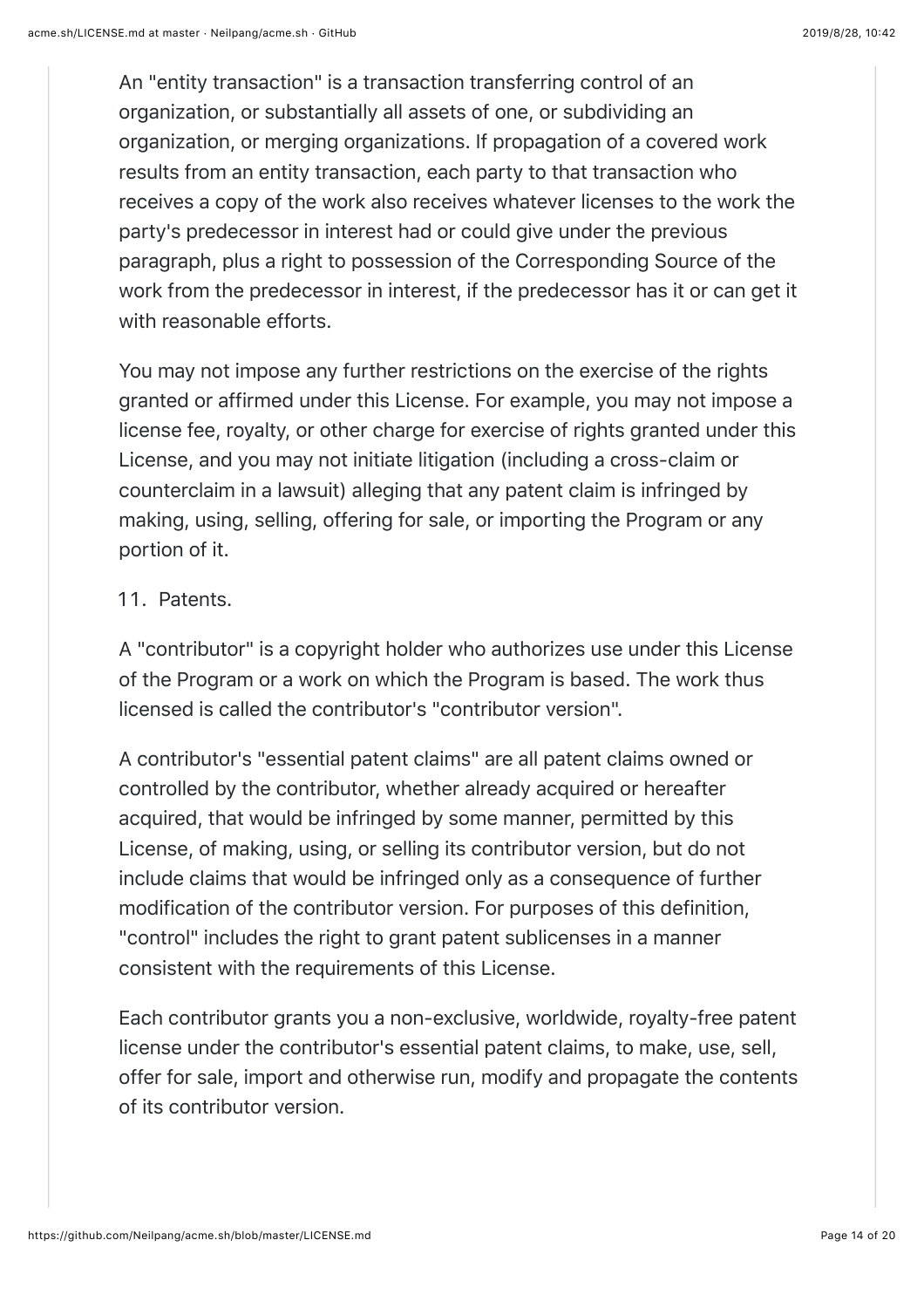In the following three paragraphs, a "patent license" is any express agreement or commitment, however denominated, not to enforce a patent (such as an express permission to practice a patent or covenant not to sue for patent infringement). To "grant" such a patent license to a party means to make such an agreement or commitment not to enforce a patent against the party.

If you convey a covered work, knowingly relying on a patent license, and the Corresponding Source of the work is not available for anyone to copy, free of charge and under the terms of this License, through a publicly available network server or other readily accessible means, then you must either (1) cause the Corresponding Source to be so available, or (2) arrange to deprive yourself of the benefit of the patent license for this particular work, or (3) arrange, in a manner consistent with the requirements of this License, to extend the patent license to downstream recipients. "Knowingly relying" means you have actual knowledge that, but for the patent license, your conveying the covered work in a country, or your recipient's use of the covered work in a country, would infringe one or more identifiable patents in that country that you have reason to believe are valid.

If, pursuant to or in connection with a single transaction or arrangement, you convey, or propagate by procuring conveyance of, a covered work, and grant a patent license to some of the parties receiving the covered work authorizing them to use, propagate, modify or convey a specific copy of the covered work, then the patent license you grant is automatically extended to all recipients of the covered work and works based on it.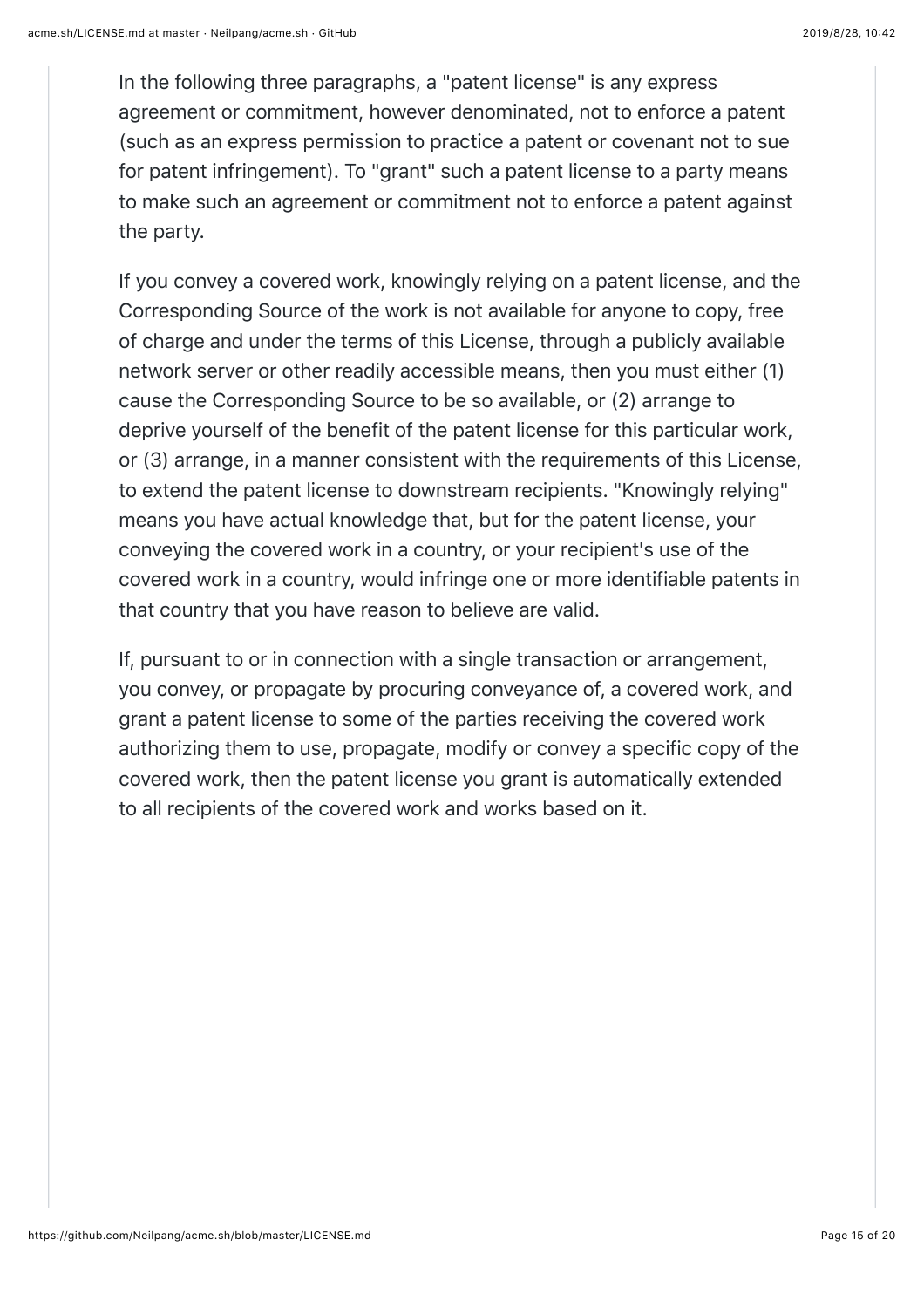A patent license is "discriminatory" if it does not include within the scope of its coverage, prohibits the exercise of, or is conditioned on the non-exercise of one or more of the rights that are specifically granted under this License. You may not convey a covered work if you are a party to an arrangement with a third party that is in the business of distributing software, under which you make payment to the third party based on the extent of your activity of conveying the work, and under which the third party grants, to any of the parties who would receive the covered work from you, a discriminatory patent license (a) in connection with copies of the covered work conveyed by you (or copies made from those copies), or (b) primarily for and in connection with specific products or compilations that contain the covered work, unless you entered into that arrangement, or that patent license was granted, prior to 28 March 2007.

Nothing in this License shall be construed as excluding or limiting any implied license or other defenses to infringement that may otherwise be available to you under applicable patent law.

12. No Surrender of Others' Freedom.

If conditions are imposed on you (whether by court order, agreement or otherwise) that contradict the conditions of this License, they do not excuse you from the conditions of this License. If you cannot convey a covered work so as to satisfy simultaneously your obligations under this License and any other pertinent obligations, then as a consequence you may not convey it at all. For example, if you agree to terms that obligate you to collect a royalty for further conveying from those to whom you convey the Program, the only way you could satisfy both those terms and this License would be to refrain entirely from conveying the Program.

## 13. Use with the GNU Affero General Public License.

Notwithstanding any other provision of this License, you have permission to link or combine any covered work with a work licensed under version 3 of the GNU Affero General Public License into a single combined work, and to convey the resulting work. The terms of this License will continue to apply to the part which is the covered work, but the special requirements of the GNU Affero General Public License, section 13, concerning interaction through a network will apply to the combination as such.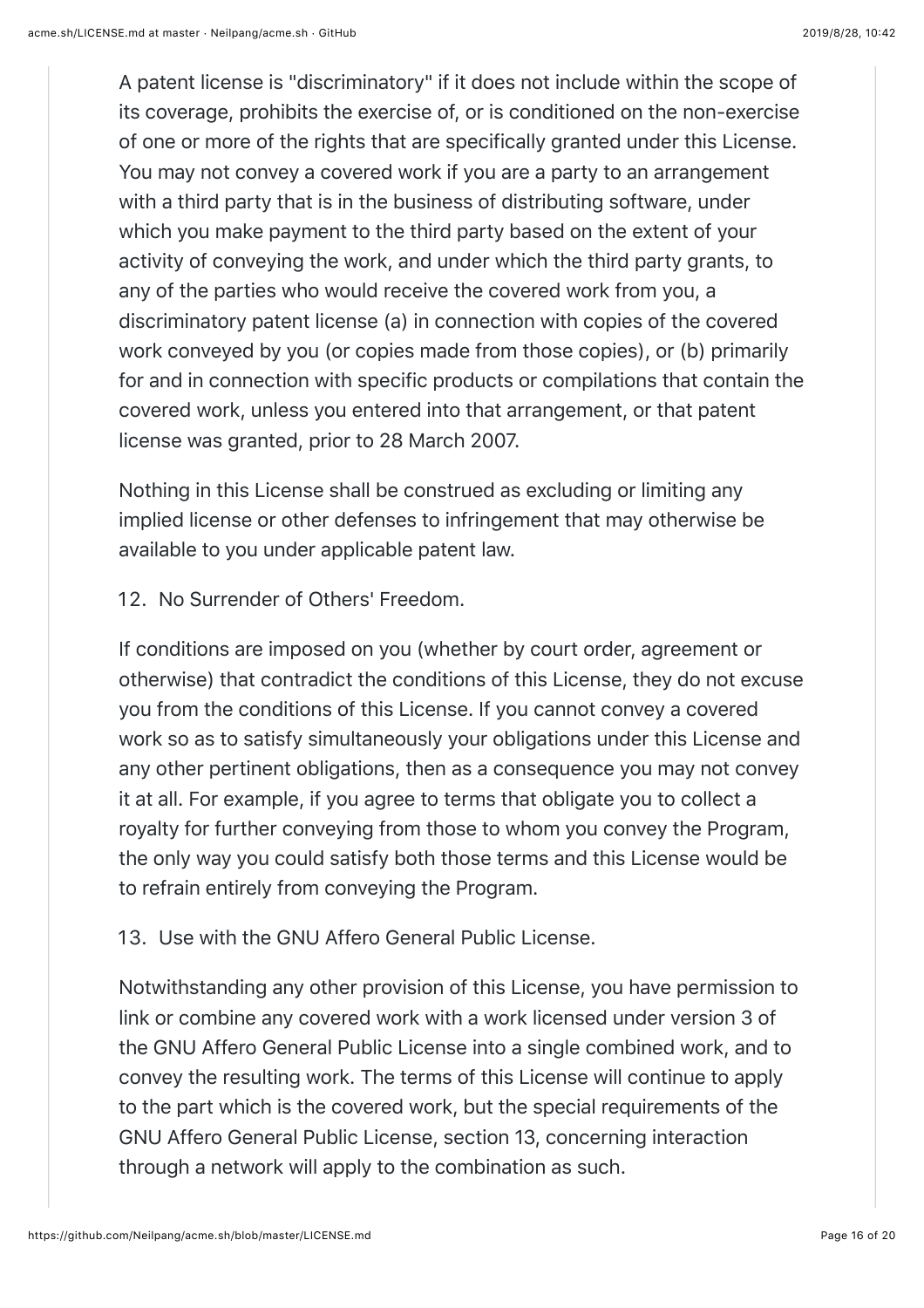14. Revised Versions of this License.

The Free Software Foundation may publish revised and/or new versions of the GNU General Public License from time to time. Such new versions will be similar in spirit to the present version, but may differ in detail to address new problems or concerns.

Each version is given a distinguishing version number. If the Program specifies that a certain numbered version of the GNU General Public License "or any later version" applies to it, you have the option of following the terms and conditions either of that numbered version or of any later version published by the Free Software Foundation. If the Program does not specify a version number of the GNU General Public License, you may choose any version ever published by the Free Software Foundation.

If the Program specifies that a proxy can decide which future versions of the GNU General Public License can be used, that proxy's public statement of acceptance of a version permanently authorizes you to choose that version for the Program.

Later license versions may give you additional or different permissions. However, no additional obligations are imposed on any author or copyright holder as a result of your choosing to follow a later version.

15. Disclaimer of Warranty.

THERE IS NO WARRANTY FOR THE PROGRAM, TO THE EXTENT PERMITTED BY APPLICABLE LAW. EXCEPT WHEN OTHERWISE STATED IN WRITING THE COPYRIGHT HOLDERS AND/OR OTHER PARTIES PROVIDE THE PROGRAM "AS IS" WITHOUT WARRANTY OF ANY KIND, EITHER EXPRESSED OR IMPLIED, INCLUDING, BUT NOT LIMITED TO, THE IMPLIED WARRANTIES OF MERCHANTABILITY AND FITNESS FOR A PARTICULAR PURPOSE. THE ENTIRE RISK AS TO THE QUALITY AND PERFORMANCE OF THE PROGRAM IS WITH YOU. SHOULD THE PROGRAM PROVE DEFECTIVE, YOU ASSUME THE COST OF ALL NECESSARY SERVICING, REPAIR OR CORRECTION.

16. Limitation of Liability.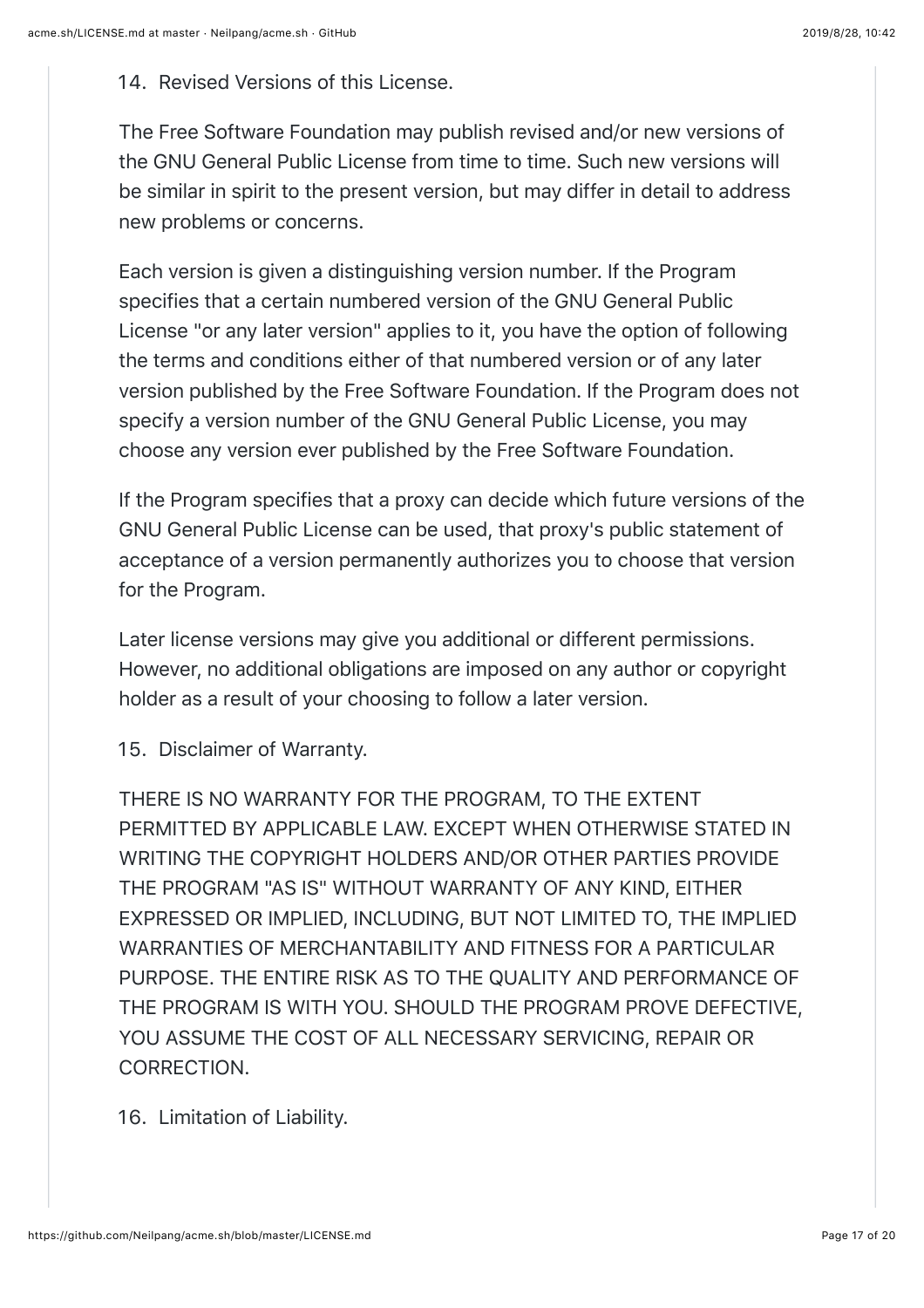IN NO EVENT UNLESS REQUIRED BY APPLICABLE LAW OR AGREED TO IN WRITING WILL ANY COPYRIGHT HOLDER, OR ANY OTHER PARTY WHO MODIFIES AND/OR CONVEYS THE PROGRAM AS PERMITTED ABOVE, BE LIABLE TO YOU FOR DAMAGES, INCLUDING ANY GENERAL, SPECIAL, INCIDENTAL OR CONSEQUENTIAL DAMAGES ARISING OUT OF THE USE OR INABILITY TO USE THE PROGRAM (INCLUDING BUT NOT LIMITED TO LOSS OF DATA OR DATA BEING RENDERED INACCURATE OR LOSSES SUSTAINED BY YOU OR THIRD PARTIES OR A FAILURE OF THE PROGRAM TO OPERATE WITH ANY OTHER PROGRAMS), EVEN IF SUCH HOLDER OR OTHER PARTY HAS BEEN ADVISED OF THE POSSIBILITY OF SUCH DAMAGES.

17. Interpretation of Sections 15 and 16.

If the disclaimer of warranty and limitation of liability provided above cannot be given local legal effect according to their terms, reviewing courts shall apply local law that most closely approximates an absolute waiver of all civil liability in connection with the Program, unless a warranty or assumption of liability accompanies a copy of the Program in return for a fee.

END OF TERMS AND CONDITIONS

How to Apply These Terms to Your New Programs

If you develop a new program, and you want it to be of the greatest possible use to the public, the best way to achieve this is to make it free software which everyone can redistribute and change under these terms.

To do so, attach the following notices to the program. It is safest to attach them to the start of each source file to most effectively state the exclusion of warranty; and each file should have at least the "copyright" line and a pointer to where the full notice is found.

<one line to give the program's name and a brief idea of what it does.> Copyright (C) <year> <name of author>

This program is free software: you can redistribute it and/or modify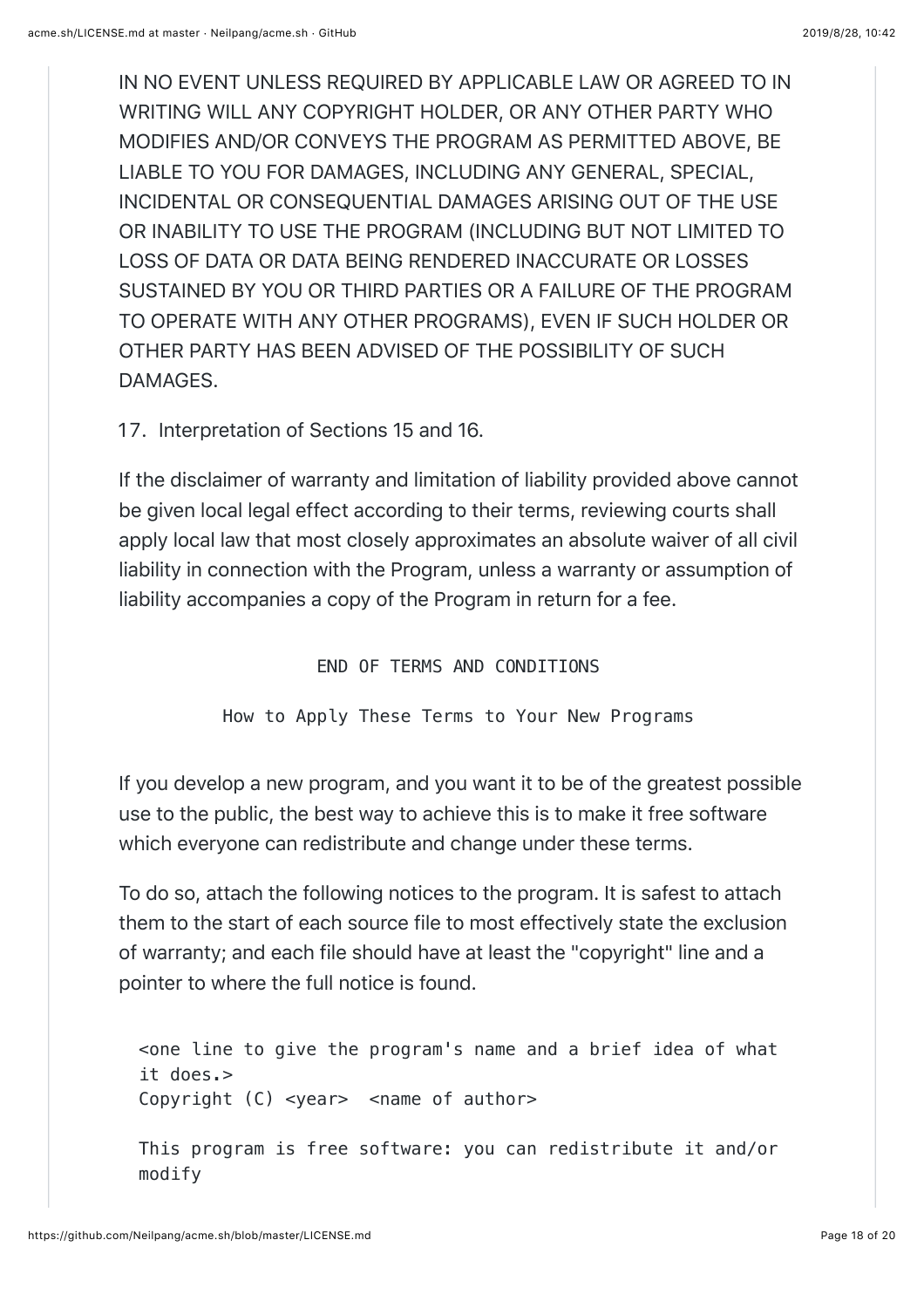it under the terms of the GNU General Public License as published by the Free Software Foundation, either version 3 of the License, or (at your option) any later version. This program is distributed in the hope that it will be useful, but WITHOUT ANY WARRANTY; without even the implied warranty of MERCHANTABILITY or FITNESS FOR A PARTICULAR PURPOSE. See the GNU General Public License for more details. You should have received a copy of the GNU General Public License along with this program. If not, see <https://www.gnu.org/licenses/>.

Also add information on how to contact you by electronic and paper mail.

If the program does terminal interaction, make it output a short notice like this when it starts in an interactive mode:

 $<$ program> Copyright (C)  $<$ year>  $<$ name of author> This program comes with ABSOLUTELY NO WARRANTY; for details type `show w'. This is free software, and you are welcome to redistribute it under certain conditions; type `show c' for details.

The hypothetical commands show w' and show c' should show the appropriate parts of the General Public License. Of course, your program's commands might be different; for a GUI interface, you would use an "about box".

You should also get your employer (if you work as a programmer) or school, if any, to sign a "copyright disclaimer" for the program, if necessary. For more information on this, and how to apply and follow the GNU GPL, see <https://www.gnu.org/licenses/>.